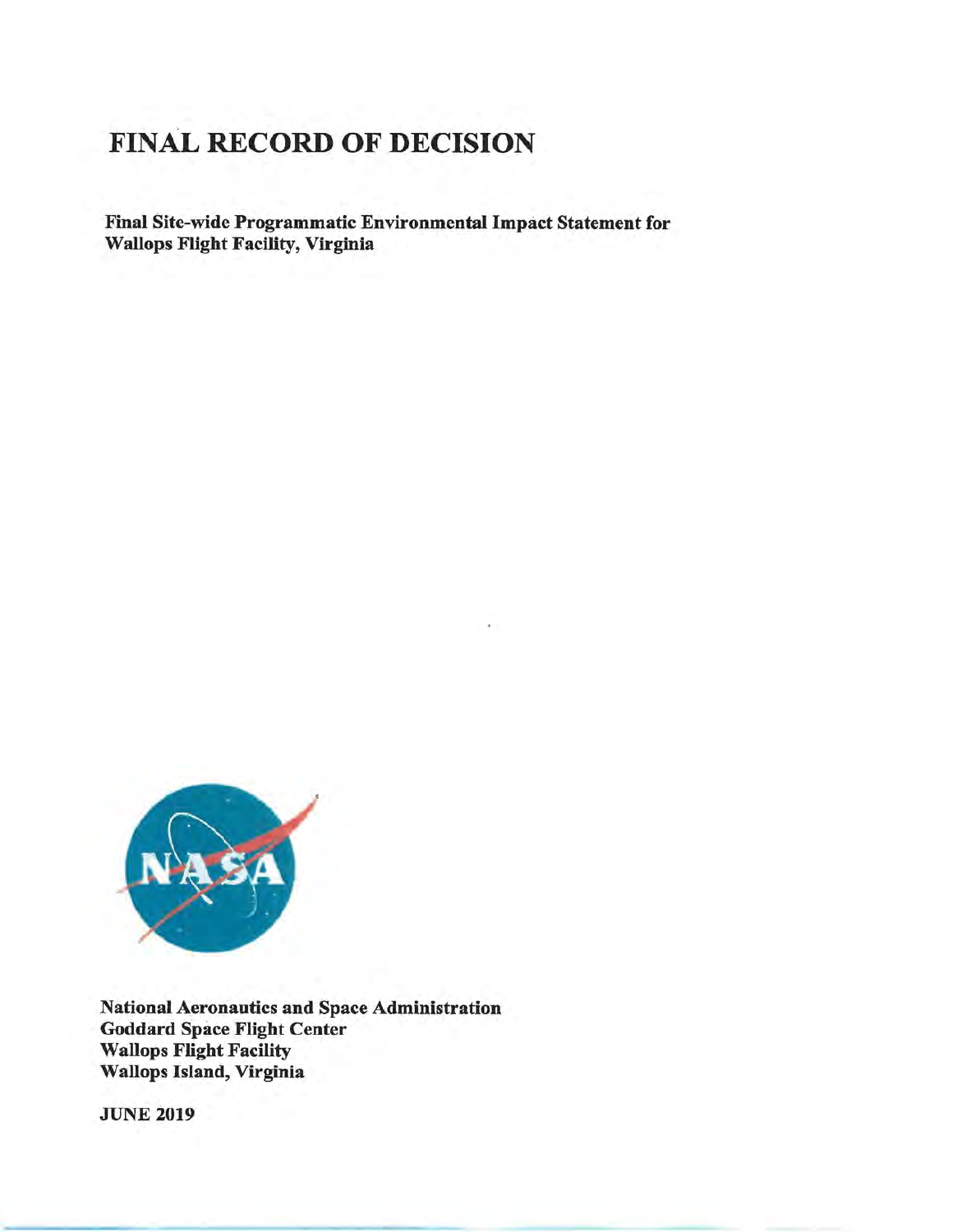### **RECORD OF DECISION**

## **FINAL SITE-WIDE PROGRAMMATIC ENVIRONMENTAL IMPACT STATEMENT FOR WALLOPS FLIGHT FACILITY, VIRGINIA**

Pursuant to the Council on Environmental Quality (CEQ) Regulations (40 CFR § 1505·.2), the National Aeronautics and Space Administration's (NASA's) regulations for implementing the National Environmental Policy Act (NEPA) (14 CFR Subpart 1216.311), and the NASA NEPA Desk Guide, NASA has prepared this Record of Decision (ROD) for the purpose of formally recording and announcing to the public. which of the alternatives considered in the Wallops Flight Facility (WFF) Final Site-wide Programmatic Environmental Impact Statement (PEIS) has been selected for implementation.

#### **A. Background**

The Final PEIS has been prepared to evaluate the potential environmental consequences of constructing and operating new facilities and infrastructure at WFF in Accomack County, Virginia for foreseeable actions within a 20-year planning horizon. The PEIS considers a number of institutional support projects and several new operational missions and activities at various stages of conceptual maturity. Future tiered NEPA documents may be prepared for specific actions related to the Site-wide PEIS. The Final PEIS is intended to ensure that NASA is in compliance with applicable environmental statutes as it sets program priorities for future operations and activities.

NASA Goddard Space Flight Center (GSFC) manages WFF, the oldest active launch range in the continental United States (U.S.) and the only rocket testing and launch range owned and operated by NASA. WFF supports aeronautical research; and science, technology, engineering, and math (STEM) education programs by providing other NASA centers and other U.S. government agencies access to resources such as special use (i.e., controlled/restricted) airspace, runways, and launch pads. WFF regularly provides launch support for the emerging commercial launch industry, either directly or through the Mid-Atlantic Regional Spaceport, a commercial launch tenant on Wallops Island.

WFF facilitates a wide array of U.S. Department of Defense (DoD) research, development, testing, and evaluation and training missions, including target and missile launches, and aircraft development. The flight programs and projects conducted by WFF range from unmanned aerial and aqueous systems, manned aircraft, spacecraft, small sounding rockets and suborbital rockets, to unmanned scientific balloons, next generation launch vehicles (LVs), and small- and medium-classed LVs. Many of these programs are conducted from the WFF Research Airport or the WFF Launch Range.

WFF has developed a set of strategic management goals with a focus on providing GSFC's direction for the future. These strategic management goals include:

• Be the Nation's preferred provider of suborbital and small orbital research carriers and mission services.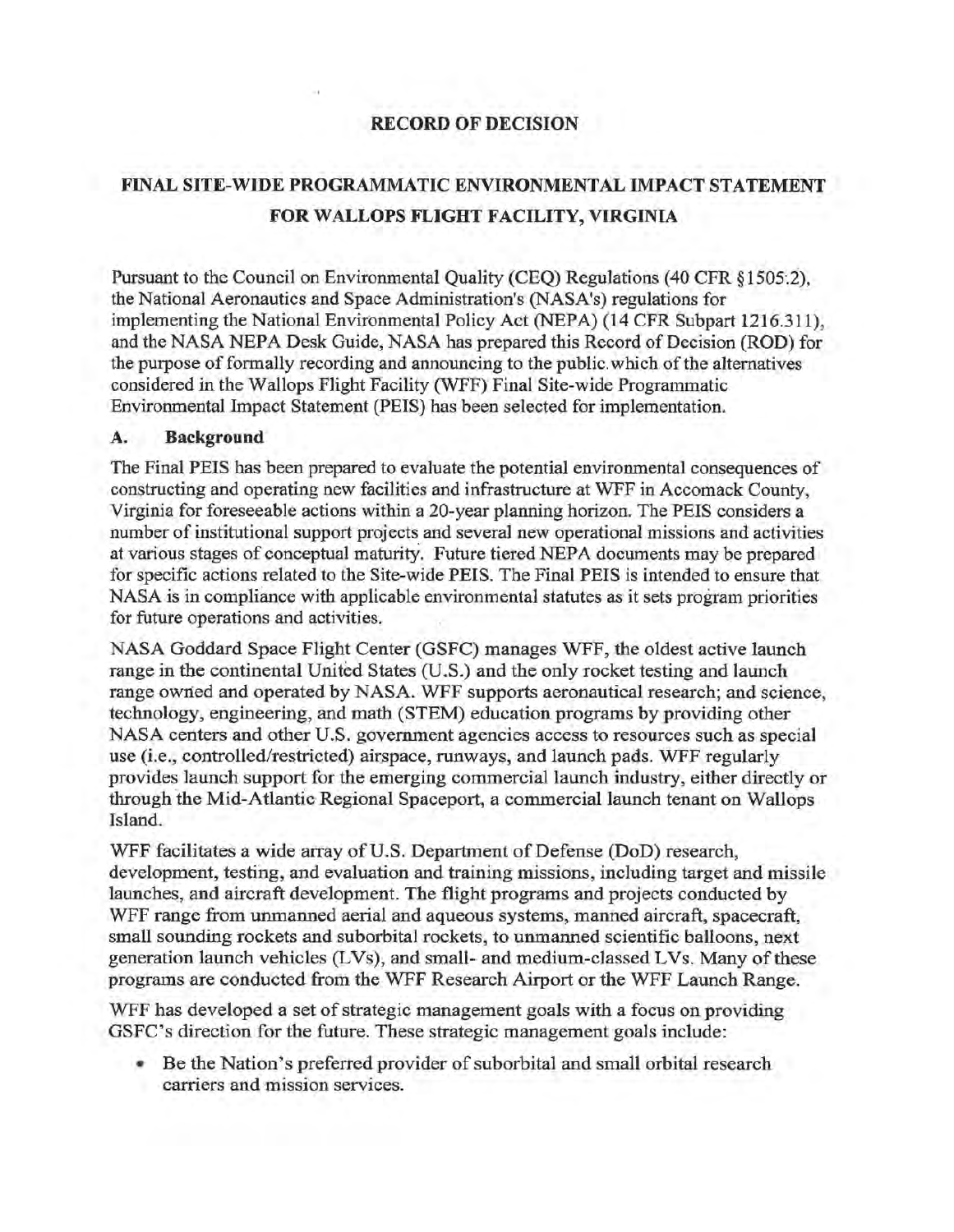- Develop and infuse technologies that increase capability and reduce risk or cost of WFF carriers and range systems.
- Conduct and support meaningful science that is appropriate to the carriers, location, special capabilities and partnerships that are available at or through WFF.
- Provide, through partnerships, hands-on authentic experiences in aerospace for students and educators to increase interest in STEM disciplines and careers.
- Provide quality training and leadership development for NASA's workforce, WFF employees, and education stakeholders.
- Provide a workforce and capabilities that can enable WFF and its tenants and partners to be leaders in the field.

The purpose of the proposed action is to continue to meet these goals and increase WFF's ability to support a growing mission base in the areas of civil, commercial, defense, and academic aerospace. A key component of the Proposed Action is to facilitate such growth while still enabling the safe conduct of WFF's historic lines of business. The need for the proposed action is to expand WFF's operational capacities in a manner that supports achievement of GSFC's direction for the future and WFF's strategic management goals in support of providing unique services to NASA, civil and commercial customers, defense, and academia.

In keeping with CEQ's guidance, the Final PEIS outlines and broadly describes actions associated with WFF's proposed institutional support and operational missions and activities. The actions considered in the Site-wide PEIS are at various stages of conceptual maturity. Therefore, the level of discussion, and subsequent impact summary, varies from project to project. In some cases, the level of discussion may be such that the environmental consequences could be adequately considered and an informed decision can be made, eliminating the need for additional NEPA documentation. For others, the actions are described and their potential environmental effects are assessed in fairly general terms. As such, the PEIS can serve as a master NEPA document to which future NEPA compliance documents may be "tiered." That is, having already been addressed at a programmatic level, the action or project can incorporate discussion from the broader PEIS by reference and focus on the issues specific to the subsequent tiered proposal. Ideally, this will serve to expedite the environmental review process of NASA or its Cooperating Agencies and facilitate project approval, funding, and implementation.

#### **B. Introduction to the PEIS**

A Notice of Intent (NOI) informing the public of NASA's intent to prepare a PEIS and conduct scoping was published in the *Federal Register* on July 11, 2011. Advertisements were placed in the local newspapers with information regarding the public scoping meeting. A display advertisement was published in the *Eastern Shore News* and *The Daily Times* on July 27, 2011, and in the *Chincoteague Beacon* on July 28, 2011. On July 29, 2011, NASA issued a press release that outlined the proposal, provided details for the public scoping meeting to be held at the NASA WFF Visitor Center on Wallops Island, and solicited public input on the proposal.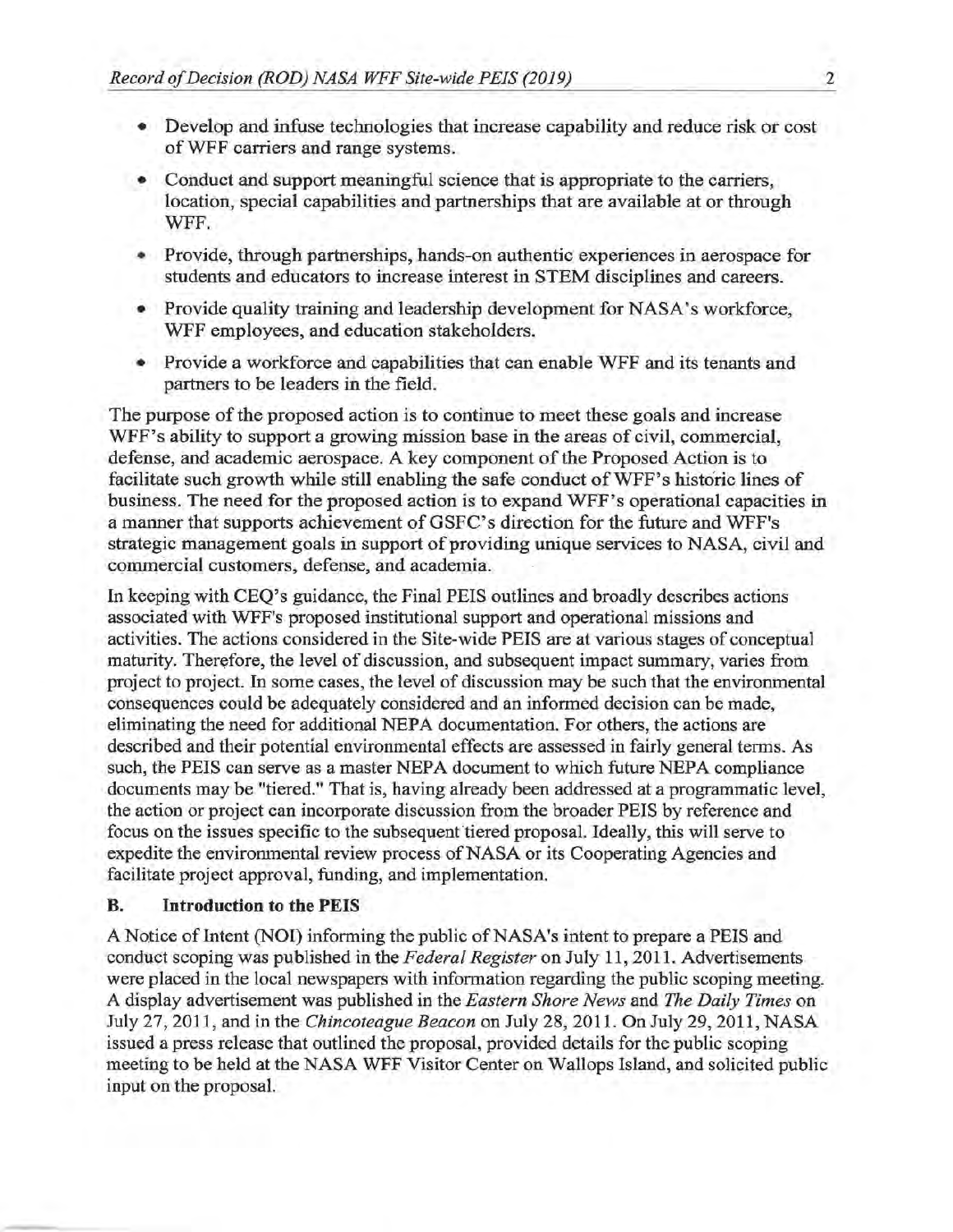Two scoping meetings were conducted on August 3, 2011. The first scoping meeting was held from 1:00 to 3:00 p.m. with regulatory agency representatives (17 in attendance) and the second meeting was held from 6:00 to 8:00 p.m. for the general public (19 in attendance). Each meeting was held in an open house format to encourage discussion and information sharing and to ensure that the attendees had opportunities to speak with representatives of NASA. Attendees were welcomed at the entrance by NASA representatives, asked to sign in, provided a factsheet, and directed to the first of five poster displays. Displays were designed to describe the Proposed Action, present the purpose and need for the Proposed Action, and enhance public understanding of the NEPA process while emphasizing the public's role in shaping the proposal. **NASA** provided a brief presentation that described WFF's mission and goals, and an overview of the PEIS and the NEPA process.

Following the presentation, attendees were invited to deliver remarks in front of the audience and for the record. A court reporter transcribed the comments from the public. The PEIS scoping period extended from July 11, 2011, to September 2, 2011. A total of 16 comment letters were received during the PEIS scoping period. Commenters included federal, state, and local agencies; non-government organizations; and individual members of the public. Electronic versions of all information from the public meetings were uploaded to the public website https://code200-extemal.gsfc.nasa.gov/250-wff/site-wide eis.

The Notice of Availability (NOA) for the Draft Site-wide PEIS was published in the *Federal Register* on May 4, 2018, commencing a 45-day comment period that extended to June 18, 2018. NOA advertisements were placed in the *Eastern Shore News, Chincoteague Beacon, Eastern Shore Post,* and *The Daily Times.* A public meeting was held at the **NASA**  Wallops Flight Facility Visitor Center on May 23, 2018, from 6:00 to 8:00 p.m. One member of the public attended the meeting. A total of nine comment letters containing approximately 60 comments were received during the comment period. Commenters included federal, state, and local agencies; non-government organizations; and individual members of the public. A table summarizing NASA's response to each comment is included in Appendix I of the Final PEIS. Electronic versions of the Draft PEIS and appendices, as well as all information from the public meeting were uploaded to the public website https://code200-external.gsfc.nasa.gov/250-wff/site-wide eis. Print copies of the Draft PEIS were made available for review at local public libraries.

The NOA announcing the availability of the Final Site-wide PEIS was published in the Federal Register on May 13, 2019, commencing a 30-day waiting period that extended to June 14, 2019. NOA advertisements were placed in the *Eastern Shore News, Chincoteague Beacon, Eastern Shore Post,* and *The Daily Times.* Electronic versions of the Final PEIS and appendices were uploaded to the public website https://code200-external.gsfc.nasa.gov/250wff/site-wide eis. Print copies of the Final PEIS were made available for review at local public libraries;

#### **B.1. Alternatives Considered**

NASA considered WFF's current abilities to support its mission in development of realistic alternatives that would enable WFF to support future requirements. Under the Proposed Action, there would be a number of institutional support projects ranging from new construction, demolition, and renovation throughout the installation. In addition to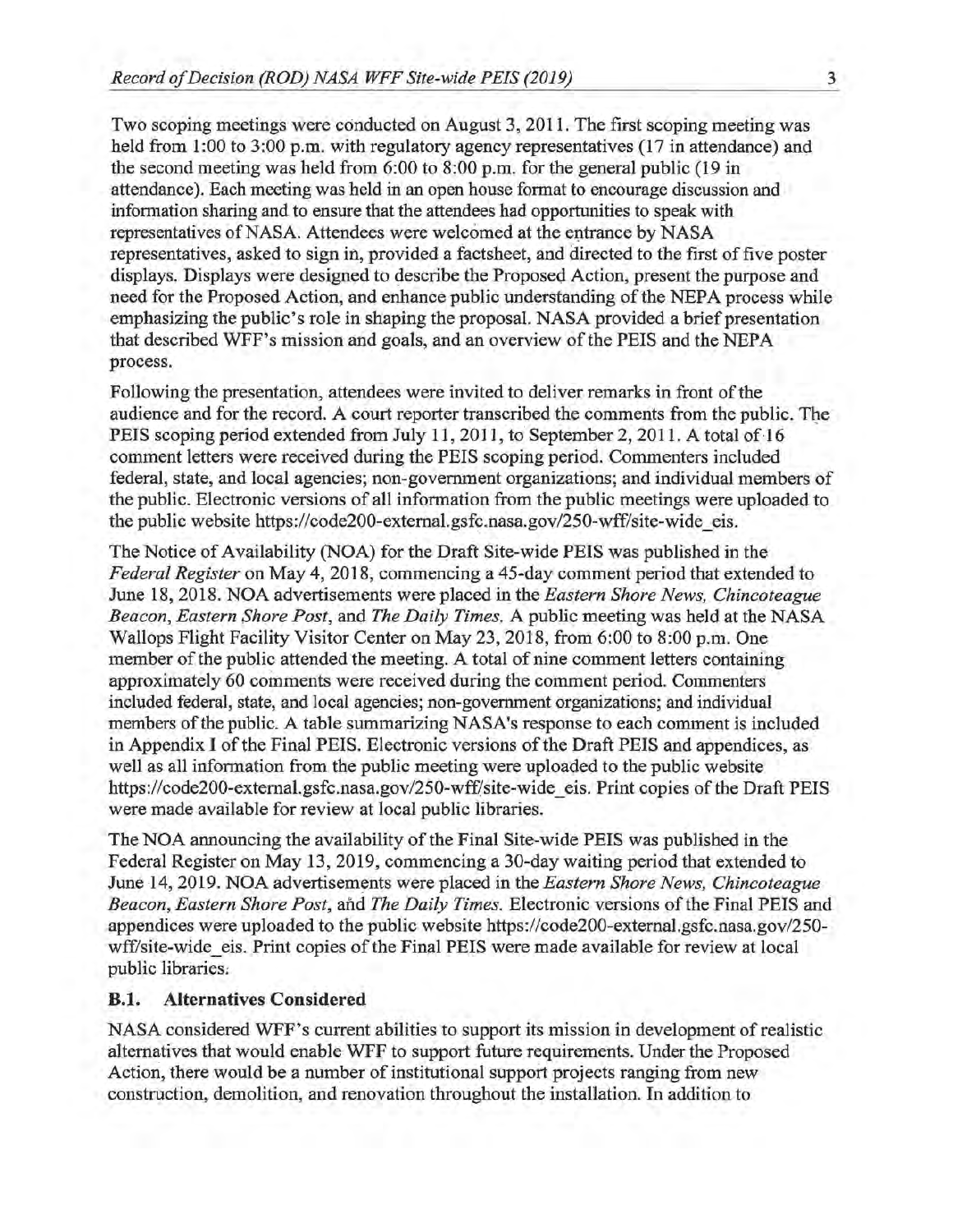continuing the existing operational missions, several new operational missions and activities would occur including expansion of DoD programs such as the Navy's standard missile rocket (SM-3); introduction of a new weapons system currently under development comprised of a high energy laser and high power microwave (Directed Energy); future opportunities within the Expanded Space Program involving vertical and horizontal launches and landings, the potential for Liquid Fueled Intermediate Class (LFIC) L Vs and Solid Fueled Heavy Class (SFHC) LVs, and consideration of commercial human spaceflight missions from WFF.

Under the No Action Alternative, the activity level of institutional support projects and operational missions and activities at WFF would remain at present levels. Obsolete and inefficient facilities would not be replaced with new, energy efficient facilities and growth would not occur in WFF's historic lines of business.

Two alternatives were considered but eliminated from detailed consideration. These included relocating infrastructure on Wallops Island further inland to a location less susceptible to storm damage and sea-level rise or relocation to other regional sites. Relocating infrastructure on Wallops Island (including launch pads) farther inland orto another location requires consideration of many factors, including the condition and functions of Wallops Island facilities; employee and public safety; interrelationship among Wallops Island, Mainland, and Main Base facilities; and multiple mission support requirements. Since NASA WFF was established in 1945, its location on the Atlantic Ocean has been a critical factor in its continued ability to safely and successfully conduct science, technology, and educational flight projects aboard rockets, balloons; and unmanned aerial systems, by using the broad Atlantic waters for operations. With WFF's controlled airspace and its direct access to the open waters of the surface and subsurface operating area off the Virginia and North Carolina coasts, the locations provides a unique ability for WFF to perform all aspects of its mission (e.g., testing unproven flight vehicles, handling explosive and toxic materials, etc.) that could not be done elsewhere. As such, these alternatives were dismissed because of the potential safety risks such hazardous operations could have to the general public.

#### **B.2. Key Environmental Issues Evaluated**

The primary issues raised in scoping included potential impacts to wetlands, special-status species, sea-level rise, and human space flight. Each of these were addressed in the PEIS, along with numerous other environmental topics. The PEIS covered the following resources:

- Noise
- Air quality
- Hazardous materials, toxic substances, and hazardous waste
- Health and safety
- Water resources
- Land use
- Land resources
- Vegetation
- Terrestrial wildlife
- Special-status species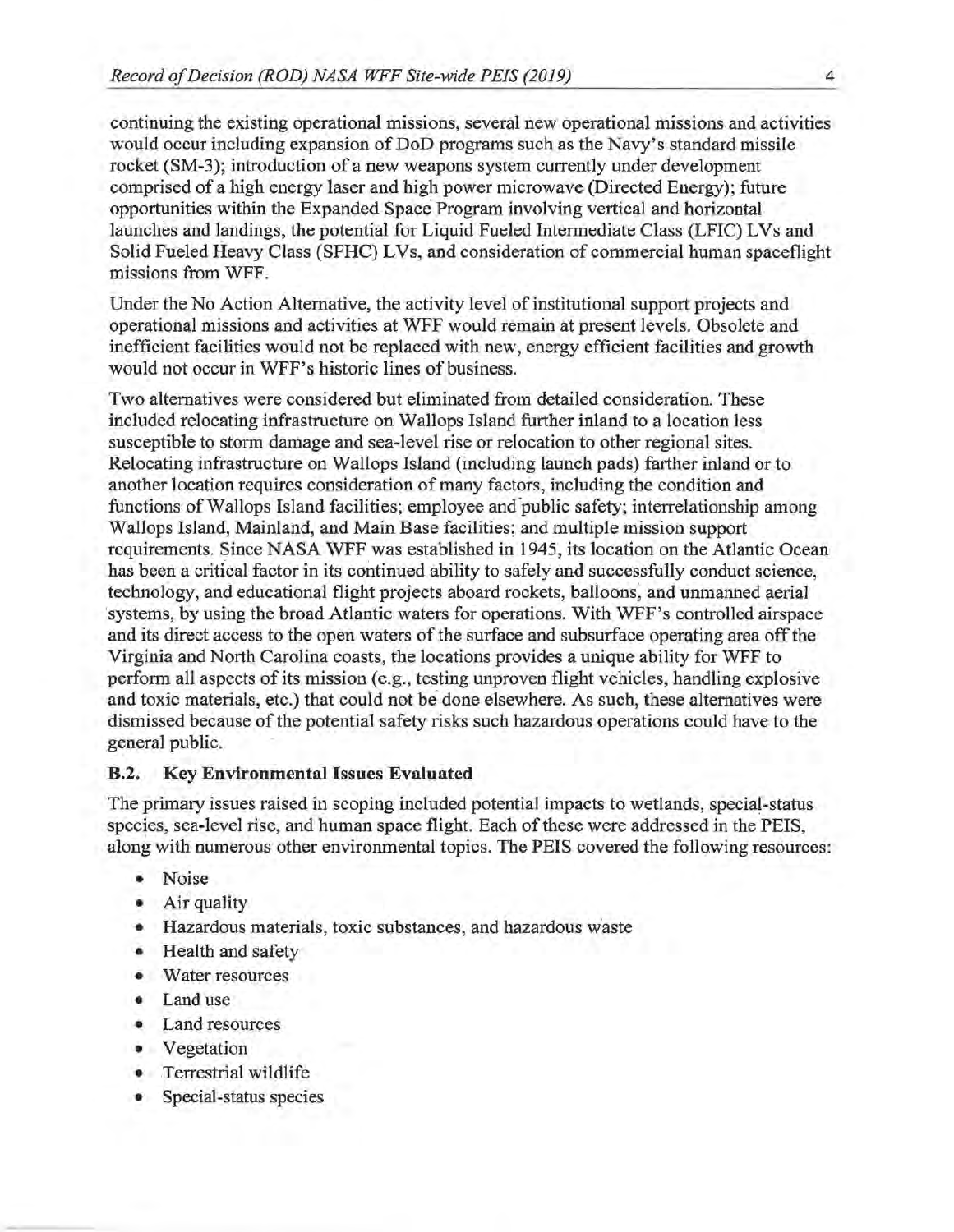- Marine mammals and fish
- Airspace management
- Transportation
- Infrastructure and utilities
- Socioeconomics
- Environmental justice
- Visual resources and recreation
- Cultural resources

#### **B.3. Environmental Consequences**

The impacts from most institutional support projects and operational missions and activities under the Proposed Action would result in temporary, minor adverse impacts on noise, air quality, water resources, vegetation, terrestrial wildlife, special-status species; marine mammals and fish; and visual resources and recreation. Hazardous materials, toxic substances, and hazardous waste would continue to be managed in accordance with current procedures. Vertical and horizontal launches and landings may require temporary road closures. LFIC LVs and SFHC LVs would involve risks to safety similar to previously analyzed rocket launch activities; commercial human spaceflight missions would require new safety processes and procedures. Protective measures would be implemented to ensure risks to personnel and the general public from these operations are minimized. Noise from launch activities that may have adverse effects on architectural resources would be managed in accordance with the WFF Programmatic Agreement developed with Virginia Department of Historic Resources and Advisory Council on Historic Preservation.

Under the No Action Alternative, existing institutional support projects and operational missions and activities would occur in accordance with existing laws and permits. The No Action Alternative would not have any additional impacts on noise; air quality; hazardous materials, toxic substances, and hazardous waste; health and safety; water resources; land use; land resources; vegetation; terrestrial wildlife; special-status species; marine mammals and fish; airspace management; transportation; infrastructure and utilities; socioeconomics; environmental justice; visual resources and recreation; and cultural resources beyond those analyzed in previous WFF NEPA documents.

#### **C. Assessment of the Analysis**

The Site-wide PEIS broadly predicts and describes the potential environmental consequences resulting from the Proposed Action and No Action alternatives. The actions considered under the Proposed Action are at various stages of conceptual maturity. There would be a number of direct and indirect adverse impacts, but none that are considered to be significantly adverse.

The Proposed Action is NASA's preferred alternative. Under the Proposed Action, WFF would implement a suite of new construction and demolition projects and new operational missions and activities. The Proposed Action would ensure continued growth at WFF while also preserving the ability to safely conduct its historical baseline of operations.

The environmentally preferred alternative is the No Action Alternative because it would avoid impacts associated with facility construction with the potential to impact wetlands, the